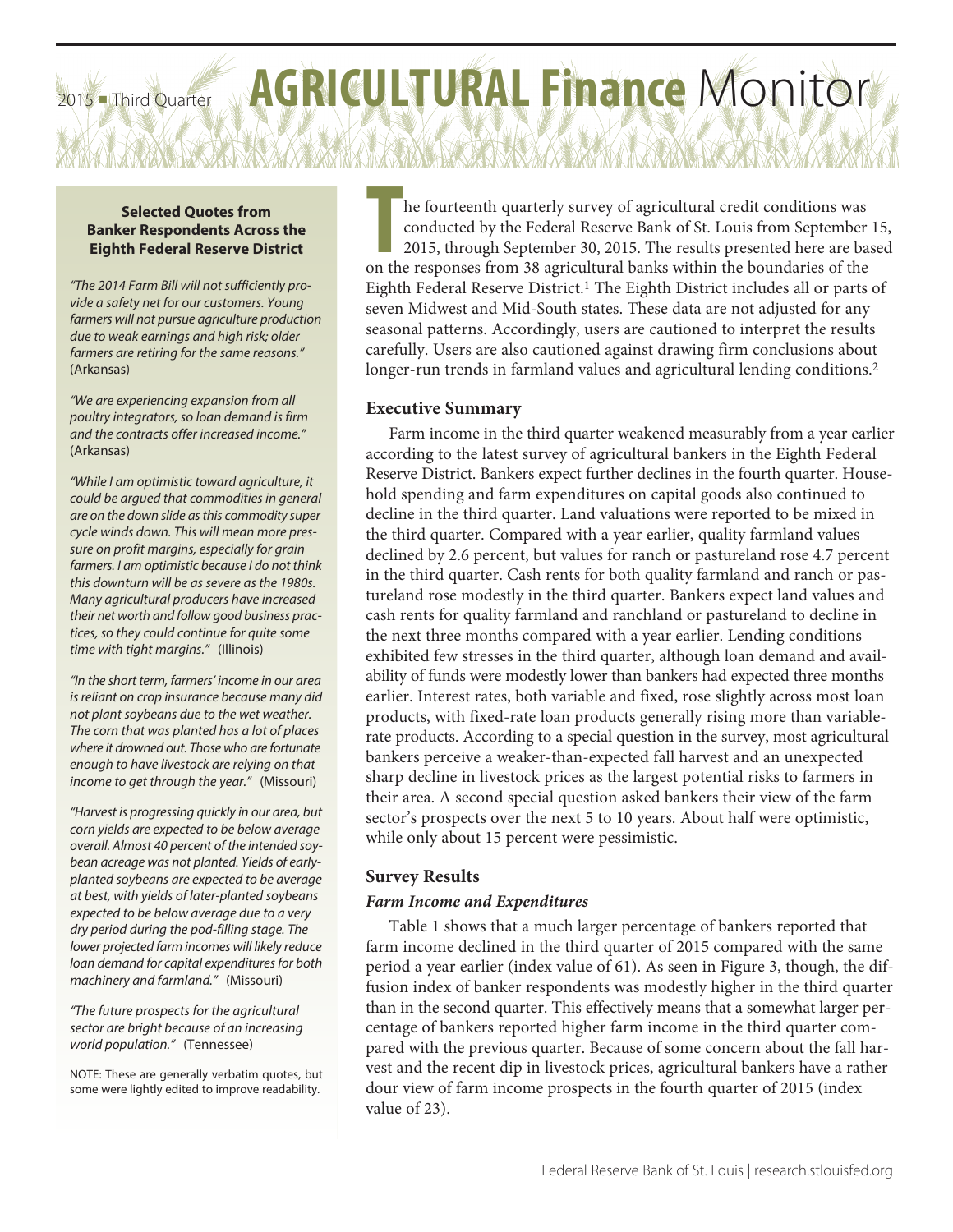In the survey, bankers were asked two types of questions: (i) estimates of current dollar values and interest rates and (ii) expectations for future values. Dollar values and rates refer to the third quarter of 2015. Regarding expectations for future values, bankers were asked whether they expect values to increase, decrease, or remain constant (either relative to a year ago or relative to current values; see table descriptions). A "diffusion index" value was then created for "income and expenditures" and for the 3-month trends in "land values" and "cash rents" (per acre). The diffusion index was created by subtracting the percent of bankers that responded "decrease" from the percent that responded "increase" and then adding 100. Index values from 0 to 99 indicate overall expectations of decreasing values; index values from 101 to 200 indicate overall expectations of increasing values; and an index value of 100 indicates an even split.

The results reported in these tables refer to the entire Eighth Federal Reserve District.

# **Table 1**

### **Income and Expenditures (versus year-ago levels)**

|                         | Index value |
|-------------------------|-------------|
| <b>Farm income</b>      |             |
| 2015:Q3 (actual)        | 61          |
| 2015:Q4 (expected)      | 23          |
| Household spending      |             |
| 2015:Q3 (actual)        | 73          |
| 2015:Q4 (expected)      | 61          |
| <b>Capital spending</b> |             |
| 2015:Q3 (actual)        | 48          |
| 2015:Q4 (expected)      | 29          |
|                         |             |

NOTE: Actual and expected values for the indexes use all responses from the 2015:Q3 survey.

Along with the expectation of lower farm income, farmers and ranchers continued to scale back household expenditures and capital spending. As seen in Table 1, the index of household spending (73) and capital equipment expenditures (48) suggests a strong consensus among bankers that the two measures fell relative to the same time last year. In fact, Figures 4 and 5 show that the indexes fell to their lowest levels since our survey began. Table 1 also suggests further retrenchment in farm household spending (61) and capital expenditures (29) in the fourth quarter relative to a year earlier. Readers are cautioned that farm income is highly volatile and subject to seasonal patterns that occur in the agricultural sector.

# *Current and Expected Land Values and Cash Rents*

The four-quarter percentage changes in land values and cash rents are reported in Table 2. 3 In the third quarter of 2015, quality farmland values fell modestly (2.6 percent) compared with a year earlier. As seen in Figure 1, in two of the past four reporting periods, quality farmland values have declined modestly compared with year-earlier levels; however, the net percentage change over this four-quarter

# **Table 2**

#### **Land Values and Cash Rents (year/year change)**

|                          | <b>Percent or</b><br>index value |
|--------------------------|----------------------------------|
| <b>Land values</b>       |                                  |
| Quality farmland         | $-2.6%$                          |
| Expected 3-month trend   | 50                               |
| Ranchland or pastureland | 4.7%                             |
| Expected 3-month trend   | 77                               |
| Cash rents               |                                  |
| <b>Quality farmland</b>  | 0.7%                             |
| Expected 3-month trend   | 43                               |
| Ranchland or pastureland | 2.5%                             |
| Expected 3-month trend   | 80                               |

NOTE: Changes in land values and cash rents are calculated using a common sample of respondents for the most recent survey as well as the survey conducted a year ago. Expected trends of land values and cash rents are calculated using all responses from the 2015:Q3 survey. Expected trends are presented as a diffusion index; see note above for details about interpreting diffusion indexes.

period is negative. By contrast, ranch or pastureland values increased from year-earlier levels for the second consecutive quarter. Indeed, ranch or pastureland values rose 4.7 percent in the third quarter, the largest increase since the first quarter of 2014. Similar to recent surveys, a majority of bankers expect both quality farmland and ranchland or pastureland values to decline in the fourth quarter of 2015 compared with a year ago.

Cash rents rebounded modestly in the third quarter of 2015 compared with a year earlier. Quality farmland cash rents rose 0.7 percent in the third quarter, while rents for ranchland or pastureland rose 2.5 percent. Bankers expect that cash rents for both quality farmland and pastureland or ranchland will decline in the fourth quarter. However, there appears to be a stronger conviction that cash rents for quality farmland will decline, as suggested by its much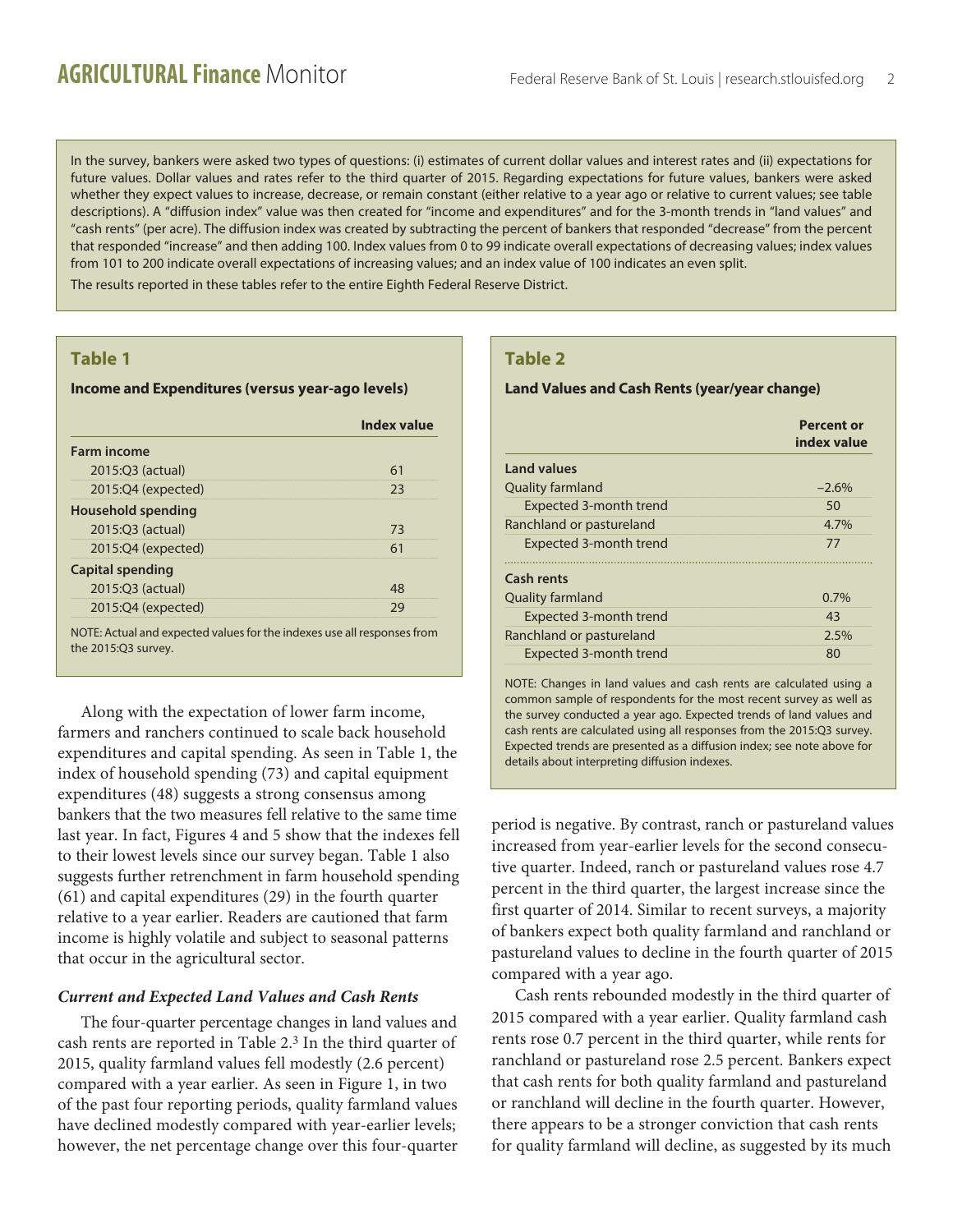



lower index value of 43, versus an index value of 80 for ranchland or pastureland. Figure 2 shows the history of year-over-year percentage changes in cash rents since the third quarter of 2013.

# *Outcomes Relative to Previous-Quarter Expectations*

Survey-based data are regularly used by economists and analysts to form expectations about near-term trends in a particular industry. Accordingly, Table 3 shows thirdquarter farm income, farm household expenditures, and

several other key variables relative to agricultural banker expectations in the previous (2015:Q2) survey. Relative to their earlier expectations, bankers reported that farm income and household spending fell, but by less than what they had expected. By contrast, the index of capital spending (35) was lower than what they had expected (48). The demand for loans and the availability of funds in the third quarter turned out to be modestly less than bankers had expected, but the rate of loan repayment was modestly stronger than expected—an actual index value of 83 versus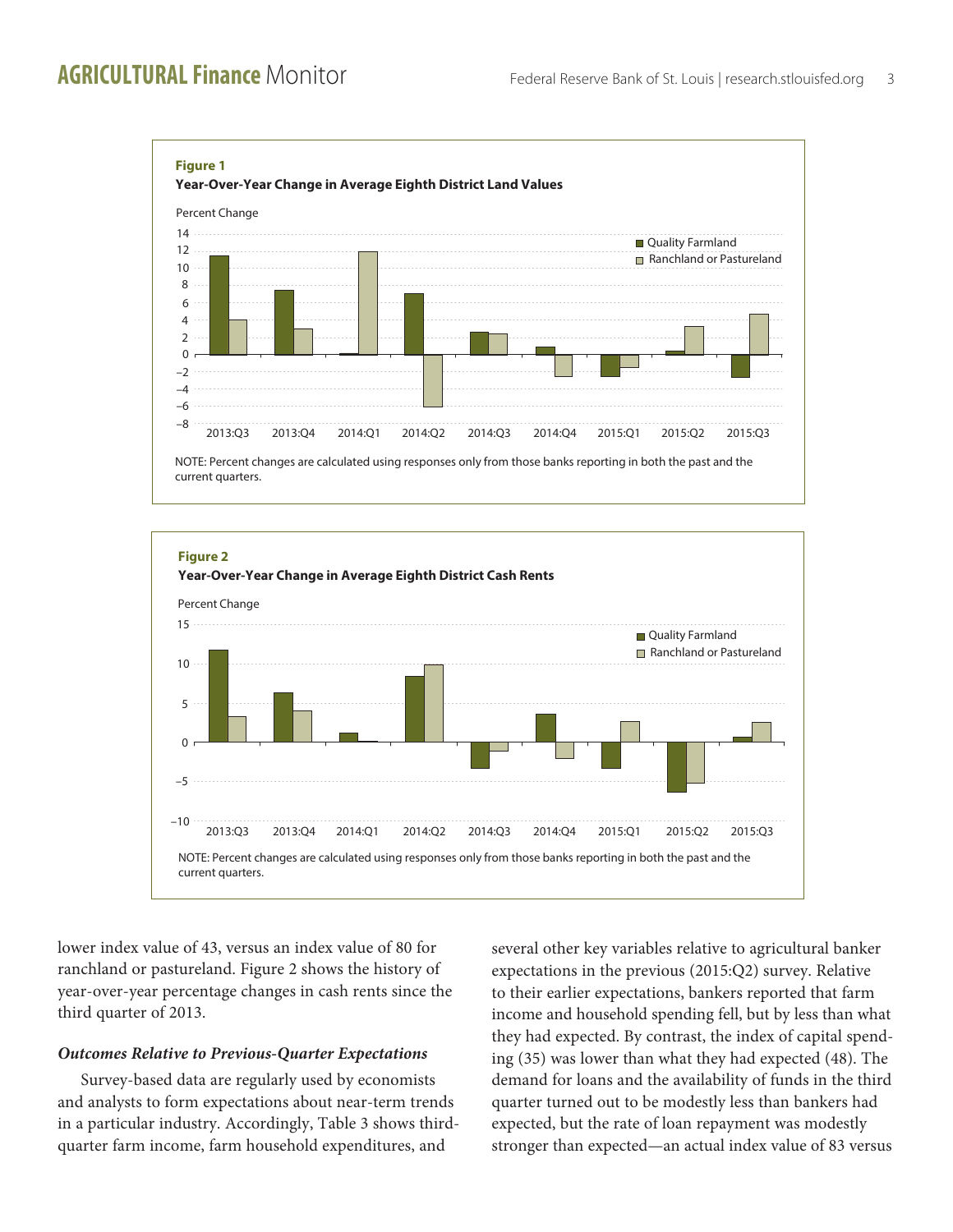# **Table 3**

#### **2015:Q3 Variables (versus year-ago levels)**

|                              | <b>Index value</b> |
|------------------------------|--------------------|
| <b>Farm income</b>           |                    |
| Expected                     | 36                 |
| Actual                       | 55                 |
| Difference                   | 18                 |
| <b>Household spending</b>    |                    |
| Expected                     | 61                 |
| Actual                       | 74                 |
| Difference                   | 13                 |
| <b>Capital spending</b>      |                    |
| Expected                     | 48                 |
| Actual                       | 35                 |
| <b>Difference</b>            | $-13$              |
| <b>Demand for loans</b>      |                    |
| Expected                     | 108                |
| Actual                       | 104                |
| <b>Difference</b>            | $-4$               |
| <b>Availability of funds</b> |                    |
| Expected                     | 104                |
| Actual                       | 91                 |
| <b>Difference</b>            | $-13$              |
| Rate of loan repayment       |                    |
| Expected                     | 78                 |
| Actual                       | 83                 |
| Difference                   | $\overline{4}$     |

NOTE: All variables are reported using a diffusion index. See the note above Table 1 for details about interpreting diffusion indexes. For comparison purposes, we compute diffusion indexes using only those banks that responded to the given questions in both the past and the current quarters. Components may not sum to totals due to rounding.

an expected value of 78. Figures 6 to 8 show the indexes of actual and expected loan demand, availability of funds, and loan repayment rates since the fourth quarter of 2012.

# *Financial Conditions*

Table 4 reports our survey respondents' assessment of current (2015:Q3) and prospective (2015:Q4) bank lending conditions in the Eighth District compared with a year earlier. As noted in previous surveys, the actual index values reported in Table 4 may differ from those reported in Table 3 because Table 4 uses all responses to the 2015:Q3 survey, instead of a common sample between the current and previous surveys. The results from Table 4 suggest that

# **Table 4**

#### **Lending Conditions (versus year-ago levels)**

|                               | Index value |
|-------------------------------|-------------|
| Demand for loans              |             |
| 2015:Q3 (actual)              | 97          |
| 2015:Q4 (expected)            | 106         |
| <b>Availability of funds</b>  |             |
| 2015:04 (actual)              | 100         |
| $2015:Q4$ (expected)          | 100         |
| <b>Rate of loan repayment</b> |             |
| 2015:Q3 (actual)              | 80          |
| 2015:Q4 (expected)            | 74          |

NOTE: Demand for loans, availability of funds, and rate of loan repayment are reported using a diffusion index. See the note above Table 1 for details about interpreting diffusion indexes. Actual and expected values for indices use all responses from the 2015:Q3 survey.

bankers expect a modest upswing in loan demand in the fourth quarter but a more sizable drop in the rate of loan repayment. They further expect little change in the availability of funds in the fourth quarter compared with a year earlier.

Table 5 presents average interest rates on fixed- and variable-rate loan products in the second quarter of 2015 compared with rates in the third quarter of 2015. Interest rates rose modestly across the three fixed- and variable-rate loan categories during the third quarter. For fixed-rate loans, loans on operating rates rose 11 basis points, loans for machinery or other intermediate-term loans rose 10 basis points, and loans secured by real estate rose 8 basis points. On average, interest rates on variable-rate loans for these three products also rose, but by much less—ranging from 2 to 5 basis points.

### *Special Questions*

Table 6 reports the results of two special questions posed to the bankers in the survey. The first question was designed to reveal potential sources of risk to the farming and ranching sector in the short-term. The bankers were asked to rank the following risks from 1 to 5, with 1 indicating the highest probability of occurrence (in their view) and 5 indicating the lowest probability of occurrence: (a) a sharp rebound in petroleum prices, (b) a weaker-thanexpected fall harvest, (c) a sharp fall in livestock (cattle, hogs, and poultry) prices, (d) an unexpected increase in interest rates, and (e) a larger-than-expected decline in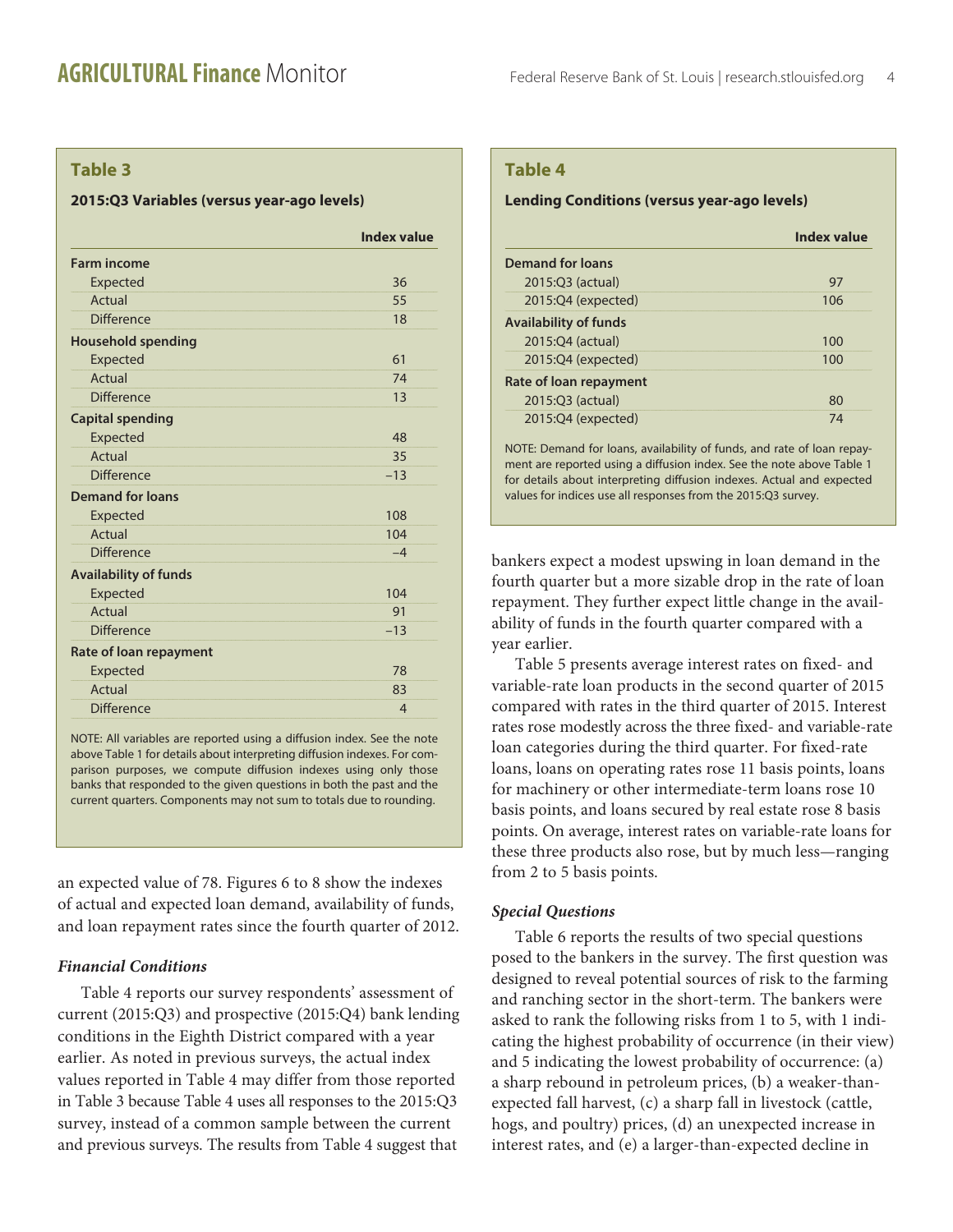# **AGRICULTURAL Finance** Monitor Federal Reserve Bank of St. Louis | research.stlouisfed.org 5

NOTE: All variables in Figures 3 through 8 are reported using a diffusion index. See the note above Table 1 for details about interpreting diffusion indexes. For comparison purposes, we compute diffusion indexes using only those banks that responded to the given questions in both the past and the current quarters. Expected values for indices in 2015:Q4 are calculated using only the responses from the 2015:Q3 survey.





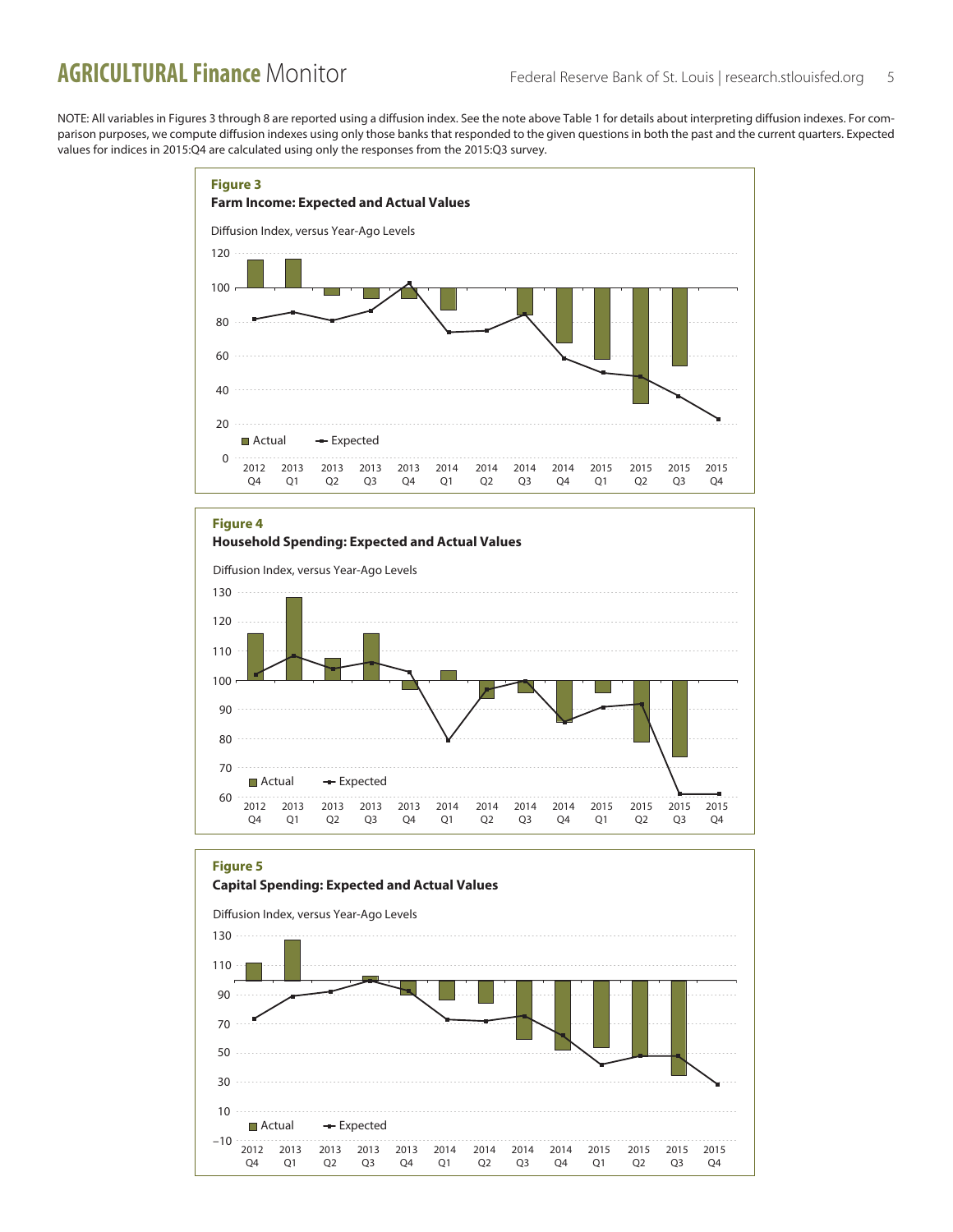# **AGRICULTURAL Finance** Monitor Federal Reserve Bank of St. Louis | research.stlouisfed.org 6

NOTE: All variables in Figures 3 through 8 are reported using a diffusion index. See the note above Table 1 for details about interpreting diffusion indexes. For comparison purposes, we compute diffusion indexes using only those banks that responded to the given questions in both the past and the current quarters. Expected values for indices in 2015:Q4 are calculated using only the responses from the 2015:Q3 survey.



# **Figure 7**



#### **Figure 8**

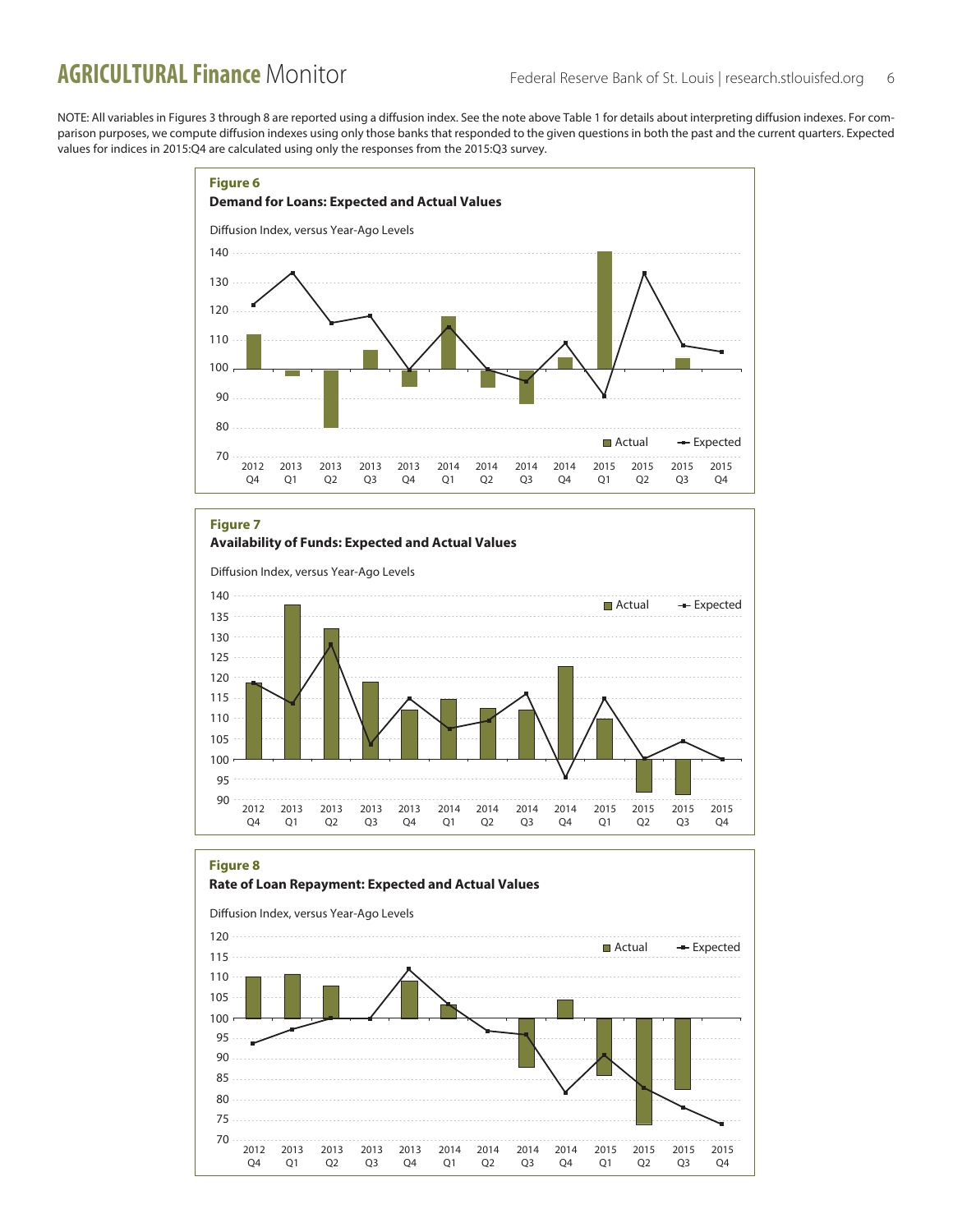### **Table 5**

#### **Interest Rates (%)**

|                                 | 2015:Q3 | 2015:02 | <b>Change</b> |
|---------------------------------|---------|---------|---------------|
| <b>Operating</b>                |         |         |               |
| Fixed                           | 5.43    | 5.32    | 0.11          |
| Variable                        | 4.88    | 4.86    | 0.02          |
| Machinery/<br>intermediate-term |         |         |               |
| Fixed                           | 5.52    | 5.42    | 0.10          |
| Variable                        | 5.15    | 5.12    | 0.03          |
| <b>Farm real estate</b>         |         |         |               |
| Fixed                           | 5.17    | 5.09    | 0.08          |
| Variable                        | 4.96    | 4.92    | 0.05          |
|                                 |         |         |               |

NOTE: For comparison purposes, we calculate interest rates in both periods using a common sample of banks that responded to the given questions in both the past and the current quarters. Components may not sum to totals due to rounding.

farmland prices. Table 6 reports the shares of the responses for the risks chosen as having the highest probability of occurrence. The results show that, overwhelmingly, bankers view a weaker-than-expected fall harvest and a sharp fall in livestock prices as the largest potential risks to farmers in their area. Relatively few bankers thought that the other three events have the largest probability of occurrence.

The second special question asked agricultural bankers to think long-term and assess the prospects for the agricultural sector in their area over the next 5 to 10 years. For the most part, bankers were optimistic, or at least neutral, about the longer-term prospects for the farming and ranching industry in their area. A little less than half of banker respondents were optimistic, while only about 15 percent were pessimistic. A little more than one-third (36 percent) were neutral about the industry's longer-term prospects.  $\blacksquare$ 

### **Table 6**

#### **Special Questions**

**Please rank the following risks to the farming and ranching sector in your area over the second half of 2015, with 1 indicating the highest probability of occurrence and 5 indicating the lowest probability of occurrence.**

*Share of ranking 1 (highest probability of occurring)*

| Petroleum prices rebound sharply                          | 4 በ  |
|-----------------------------------------------------------|------|
| The fall harvest is weaker than expected                  | 60.0 |
| Livestock prices (cattle, hogs, and poultry) fall sharply | 24.0 |
| Interest rates rise unexpectedly                          | 4 በ  |
| Farmland prices fall by more than expected                | 8 O  |
|                                                           |      |

**What is your assessment of the prospects for the agricultural sector in your area over the next 5 to 10 years?**

| <b>Share of total respondents</b> |  |
|-----------------------------------|--|
|-----------------------------------|--|

| Optimistic     |      |
|----------------|------|
| Pessimistic    |      |
| <b>Neutral</b> | 36 A |

#### **Notes**

1 An agricultural bank, for survey purposes, is defined as a bank for which at least 15 percent of its total loans outstanding finances agricultural production or purchases of farmland, farm equipment, or farm structures. As of September 30, 2015, there were 247 banks in the Eighth Federal Reserve District that met this criteria.

2 Readers are also cautioned that the number of responses in each zone is relatively small. Statistically, this tends to suggest that the responses in each zone have a larger plus-or-minus margin of error than for the District as a whole. We have eliminated the zone-by-zone responses until the response rate improves.

<sup>3</sup> The annual percentage change in land values and cash rents are based on common responses. That is, a respondent must have been in both the 2015:Q3 and 2014:Q3 samples.

The survey is produced by staff at the Federal Reserve Bank of St. Louis: Gary Corner, Senior Examiner, Banking Supervision and Regulation Division; Lowell R. Ricketts, Senior Analyst, Community Affairs Research; and Usa Kerdnunvong, Research Associate, and Kevin L. Kliesen, Business Economist and Research Officer, Research Division. We thank staff at the Federal Reserve Bank of Kansas City for initial and ongoing assistance with the agricultural credit survey.

If you have comments or questions, please contact Kevin Kliesen at kevin.l.kliesen@stls.frb.org.

The Eighth Federal Reserve District is headquartered in St. Louis and includes branch offices in Little Rock, Louisville, and Memphis; the District includes the state of Arkansas and portions of Illinois, Indiana, Kentucky, Mississippi, Missouri, and Tennessee.

#### Posted on November 12, 2015

© 2015, Federal Reserve Bank of St. Louis. Views expressed do not necessarily reflect official positions of the Federal Reserve System.